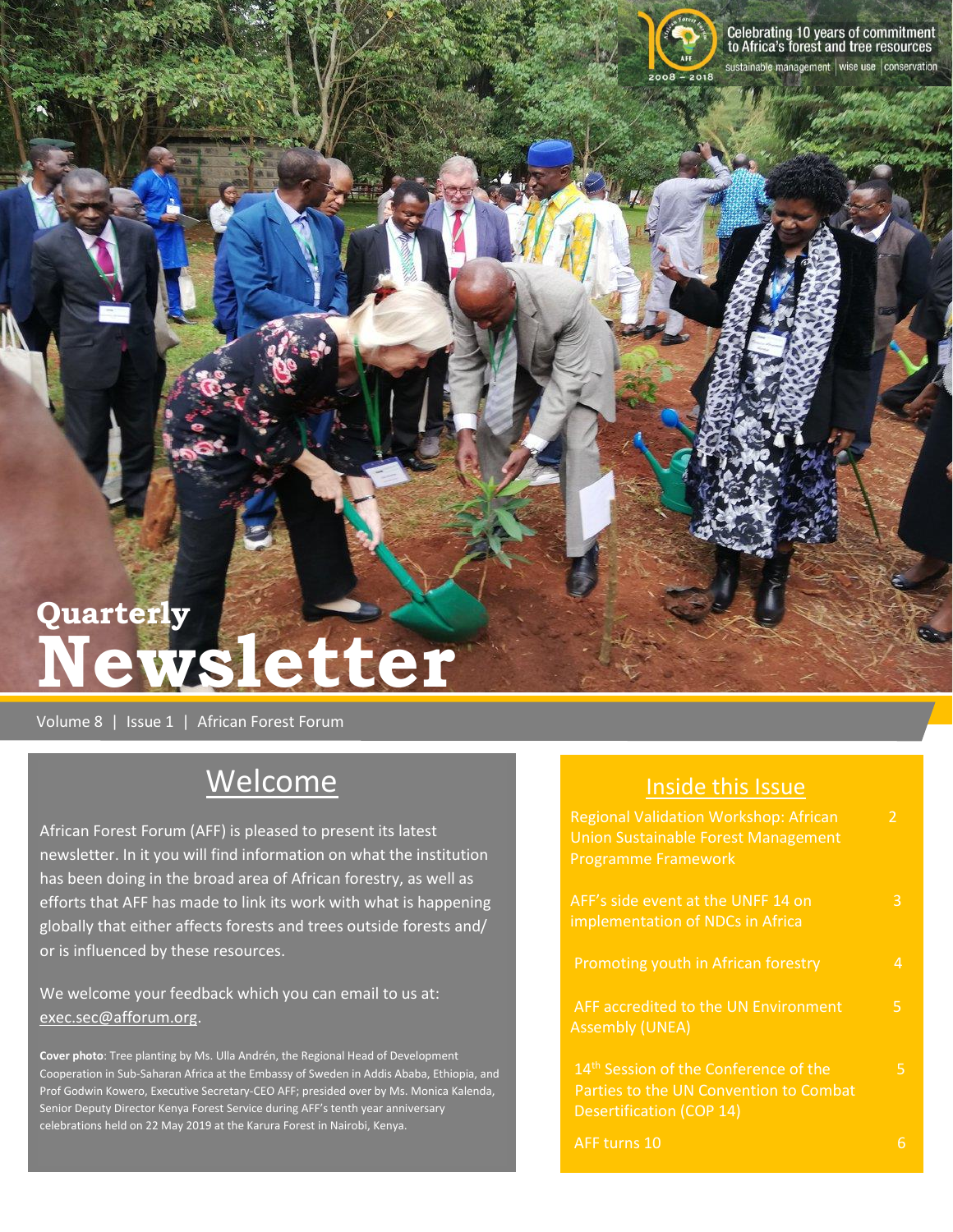## Regional Validation Workshop: African Union Sustainable Forest Management Programme Framework

The regional workshop to validate the African Union Sustainable Forest Management Programme Framework was held on 8 to 10 July 2019 in Nairobi, Kenya. The workshop was organised by the African Union Commission (AUC) and the Food and Agriculture Organization of the United Nations (FAO). It brought together 43 African Union member states, represented by directors and senior experts from forestry departments of member countries, representatives of five Regional Economic Communities (RECs), the Food and Agriculture Organisation of the United Nations (FAO), and partner organizations. The African Forest Forum also participated in this important event.

The overall objective of the workshop was to finalise the African Union Sustainable Forest Management Programme Framework (SFMP) through a technical review, and to build consensus on the framework prior to submission for approval by the African Union Ministerial Specialised Technical Committee on Agriculture, Rural Development, Water and Environment.

The African Union SFMP was developed in response to the 2014 Malabo Declaration of the 23rd Ordinary Session of the African Union Assembly held in Malabo, Equatorial Guinee, Decision "Assembly/AU/Dec.538(XXIII)" on Accelerated Agricultural Growth and Transformation for Shared Prosperity and Improved Livelihoods.

The Declaration directed the AUC, in collaboration with African ministers responsible for forestry and energy, to put in place the SFMP to assist AU member states and Regional Economic Communities (RECs) to sustainably manage and develop their forest sectors for socio-economic development and environmental protection.

The SFMP was drafted through a series of experts' and stakeholders' consultations, and the validation workshop was aimed at ensuring that African countries agree on the technical content of the document. The African Forest Forum, working with several African experts, put together the first draft of the sustainable forest management programme framework for Africa, that was later validated and improved on before this second validation workshop. This process was facilitated by a grant from FAO, and also involved the participation of staff from AUC.



*Participants of the Regional Validation Workshop on the "African Union Sustainable Forest Management Programme Framework" held from 8 to 10 July 2019 in Nairobi, Kenya*

In his opening speech Mr Nyambe Harsen Nyambe, the Head of Division for Environment, Climate Change, Water and Land Management at AUC stressed the importance of the African Union SFMP, in terms of providing strategic guidance to the sector, serving as a basis for addressing forestry related challenges on the continent including illegal exploitation and trade of forest resources, and for partnerships. He also called upon the delegates to ensure that the framework is aligned to the Africa development blueprint, Agenda 2063, which calls for all forests to be conserved and sustainably used by 2063.

Participants deliberated on the content of the draft AU-SFMP and assessed the extent to which it would contribute to sustainable management and development of forest sectors for socioeconomic development and environmental protection of African countries. After extensive deliberations the participants revised the objectives, priorities, structure and other issues in the document. The agreed priorities will guide actions on the value of forests, markets, processing and trade; capacity development and knowledge management; policies and institutional frameworks; restoration of degraded forests and landscapes; and partnerships and resource mobilisation. The participants also considered a mechanism for the implementation of the AU-SFMP, as well as a road map for it.

The African Forest Forum was represented by senior staff at the AFF Secretariat namely, Drs Marie Louise Avana-Tientcheu, Doris Mutta, Noel H Bouda and Vincent Oeba. They also took the opportunity to share some of the knowledge products recently launched at the celebrations marking the 10th anniversary of AFF, and secured contacts with countries where AFF is poorly represented such as Tunisia, Egypt, Guinea Bissau and Morocco.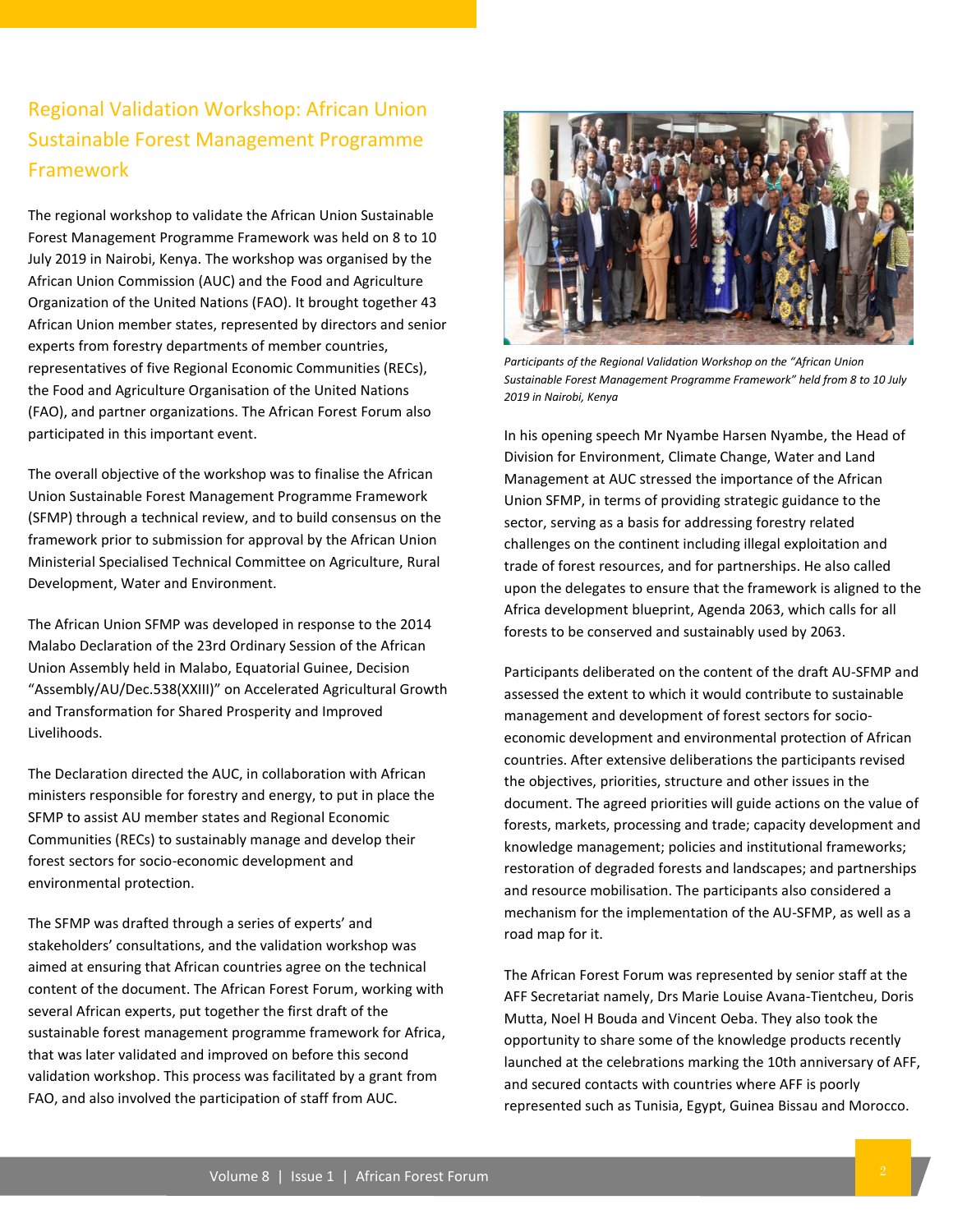AFF's side event at the UNFF 14, New York, USA, on the implementation of the Nationally Determined Contributions (NDCS) in African **Countries** 

The 14th session of the United Nations Forum of Forest (UNFF14) was held in New York on 6 to10 May 2019, with a focus on three thematic priorities: (i) Forests and climate change; (ii) Forests, inclusive and sustainable economic growth and employment; and (iii) Forests, peaceful and inclusive societies, reduced inequality, education, and inclusive institutions at all levels. In view to contribute to the first thematic priority on *Forests and climate change*, the African Forest Forum scientific team organised a side event at the UN Headquarters on 6 May 2019 on the theme "Experiences on NDCs implementation in some African countries in the context of Agriculture, Forestry and Other Land Uses".

The side event was jointly organized by AFF, Central African Forest Commission (COMIFAC) and Bern University of Applied Sciences with the aim to share experiences on forest based NDCs implementation in 52 African countries and to draw lessons that would help strengthen the design of forest interventions in future NDCs from 2020. Scheduled among the first side events of the UNFF14 meeting, it attracted nearly 40 participants representing mainly African delegates, but also delegates from other continents. The panelists were: Dr. Marie Louise Avana-Tientcheu (AFF), Dr. Vincent Onguso Oeba (AFF), Mr. Raymond Mdomba Ngoye (COMIFAC) and Prof Jurgen Blaser (HALF, Switzerland). The event was moderated by Prof Godwin Kowero (AFF).

In their presentation, Marie-Louise AVANA and Vincent Oeba visited the road map of nationally determined contributions (NDCs) initiated at the 21st session of the Conference of the Parties to the United Nations Framework Convention on Climate Change (UNFCCC) in Paris in 2015 where all Members' parties agreed "to contain climate change, accelerate and intensify actions and investments needed for a sustainable low carbon future". Although all the 55 African countries had, by then, signed the agreement, four of them were yet to submit their nationally determined contributions by May 2019, namely, Angola, Libya, Senegal and South Sudan. By 2030, also known as the turning point for the SDGs, countries will be expected to submit their 4th NDCs after the two global stock assessments of 2023 and 2028.



Participants of the UNFF14 side event organized by AFF on 6 May 2019, in *New York under the theme "Experiences on NDCs implementation in some African countries in the context of Agriculture, Forestry and Other Land Uses"* 

The African Forest Forum in its project on *African forests, people and climate change*, and in collaboration with its partners, undertook studies in 2017 to assess forest-based adaptation and mitigation activities in African countries' NDCs with the aim to draw lessons that will help strengthen the design of forestry interventions in their future climate action plans. Some of the key findings obtained indicated that the share of Agriculture, Forestry and Other Land Uses (AFOLU) categories in African countries' NDCs varied between 20-90% of the countries' adaptationmitigation options; thus, indicating the importance of these subsectors in their climate action strategies.

Taking examples of some countries' projections for mitigations in their NDCs, the presenters showed that for Ghana, a target was set for a reduction from 15% to 45% of the country's emission reference level if enabling conditions are provided; whereas, for Cameroon the target was 32% of its emission level for 2010, based mainly on improved agricultural practices, among others. For Kenya, restoration of forests and degraded lands, rehabilitation of degraded forests and REDD+ were projected to account for 39.2 MtCO2eq by 2030.

It was noted that 66.7% of the African countries' NDCs were committed on "Business as Usual" basis, and only 18.5% were targeting adjustments to policies in their climate Action Plans. Among the main identified gaps explaining Africa's guarded caution for better engagement in their NDCs, were the need for enhanced transparency and policy coherence frameworks, as well as capacity development, resource mobilisation and research. Hence, capacity building, technology transfer and adequate funding were rated respectively at 88%, 84% and 98%, by African countries, as the main conditions and determinants for implementing AFOLU activities in their NDCs.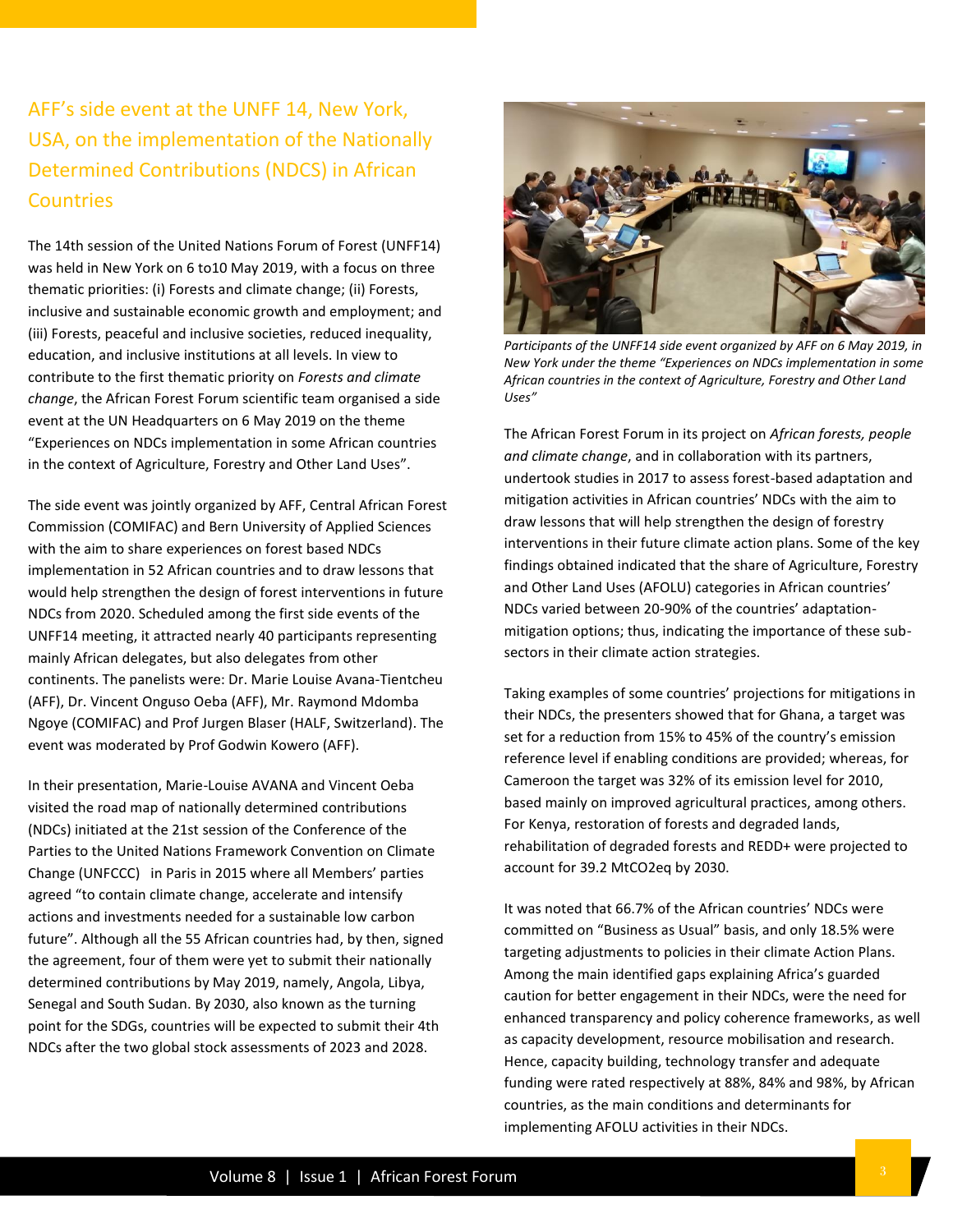As part of its contribution towards filling these gaps, AFF is implementing, in its current project on climate change, activities that will contribute to improving African forestry stakeholders' capacity for articulating forest-based climate change adaptation and mitigation in their national forestry sectors, NDCs, REDD+, International Arrangement on Forests (IAF) and relevant SDGs. Among the targeted outputs of the project are the identification of opportunities and synergy outcomes provided through a reorganization of mitigation and adaptation processes in the country strategies and policy frameworks; as well as improved coordination, multi-stakeholders planning, governance arrangements and investments flows.

### Promoting youth involvement in African forestry

According to the *2019 United Nation's World Population Prospects Report,* the world's population is expected to increase by 2 billion persons in the next 30 years, from 7.7 billion currently to 9.7 billion in 2050.

Africa will account for the highest population growth with an additional 1.3 billion people on the continent. It is estimated that Africa will be home to more than 25 per cent of the world's under-25 population. Over the next three decades, sub-Saharan Africa's youth population will increase by 522 million while the rest of the world's youth population declines by 220 million.



Note: Country groups follow World Bank classifications. Youth defined as population age 0 - 24 years old Source: U.N. World Population Prospects 2017 Revision, Medium Variant Projections.

Governments have been under pressure to cater for the needs and aspirations of the growing youth population. Formal employment opportunities in the public and private sector are highly insufficient to absorb the high numbers of youth graduating from high school and tertiary colleges. Unemployment and underemployment of the youth in Africa ranks highest. This is actually a ticking time bomb for African youth who cannot find jobs.

The African Forest Forum (AFF) recognizes the unique opportunities and challenges that a youthful population poses to the forestry sector and mainstreams these considerations in its annual Plan of Work. In particular, making forest-based curricula more attractive to the youth through focusing on entrepreneurial and business skills development.

A successful example in this regard, is the collaboration between the AFF and the School of Agriculture, Forest and Food Sciences (HAFL) of Bern University of Applied Sciences in Zollikofen, Switzerland. Through this partnership, students are prepared for specialized positions in international organizations, management positions in private sector organizations, internationally-oriented civil society organizations and research institutions.

Members of the private sector, civil society and academia are regularly invited to the classes to enable networking between students and players in the international forest development context. To-date, AFF has signed 20 MoUs with African universities whose students have been awarded research fellowships.

At the organizational level, AFF has set up, in its Governing Council, a "Youths in Forestry" chapter to promote their inclusion in AFF Governing Council deliberations and decisions, in addition to promoting, among the youth the awareness of the economic and environmental values of forests and trees resources as well as to their critical security to human, animal and plant life on the continent.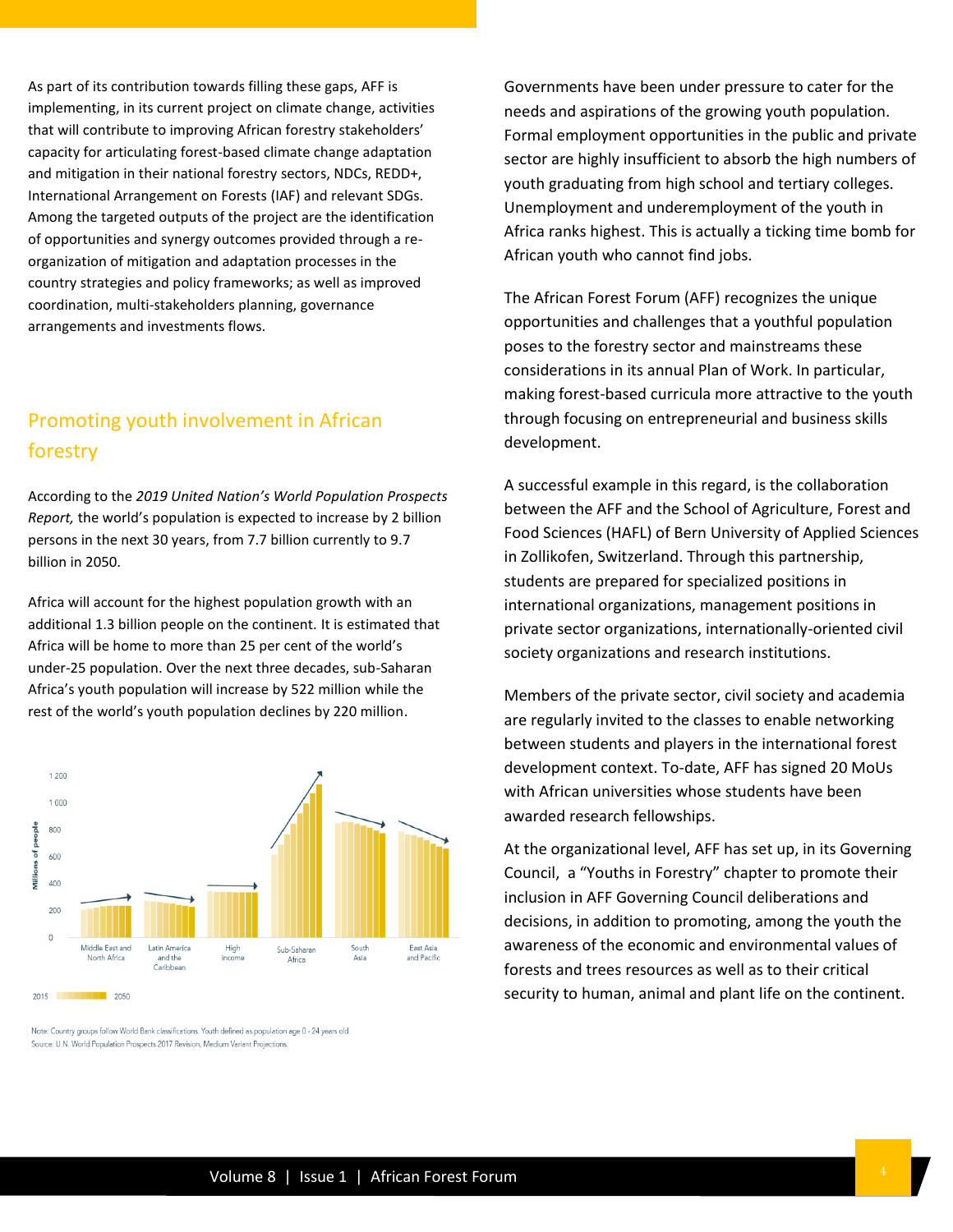## AFF Accredited to the UN Environment Assembly (UNEA) of UN Environment Programme

The African Forest Forum (AFF) on 14<sup>th</sup> August 2019 was accredited to the UN Environment Assembly (UNEA) of UN Environment. Accreditation to UN Environment grants observer status to AFF to the Environment Assembly and its subsidiary bodies and "is the main entry point for major groups and stakeholders into policy dialogue at UN Environment." This move allows AFF to participate in the work of UN Environment's Governing Bodies, such as the UNEA of UN Environment and the Committee of Permanent Representatives.

UN accreditation gives AFF a new window for international learning and partnerships to influence actions that could better situate forestry in the path of sustainable development of African nations.

The fifth session of the UN Environment Assembly (UNEA-5) is expected to take place during the last week of February 2021, in Nairobi, Kenya, as agreed during UNEA-3 in December 2017.

14th Session of the Conference of the Parties to the UN Convention to Combat Desertification (COP 14)

#### *Restore Land, Sustain Future*

Hosted by the Ministry of Environment, Forest and Climate Change of India, the 14th session of the Conference of the Parties (COP 14) to the UN Convention to Combat Desertification (UNCCD) convened on 2 to 13 September 2019 under the theme, "Restore Land, Sustain Future."



*Prof. Godwin Kowero, ES-CEO AFF at an ICRAF side event held during UNCCD COP 14 in New Delhi India*

An estimated 8,000 participants from government, civil society, academic institutions and the private sector took part in the two-week meeting, which also coincided with the 18th session of the Committee for the Review of the Implementation of the Convention (CRIC 18) and the 14th session of the UNCCD Committee on Science and Technology (CST 14).

The COP agreed to increase and further elaborate action on the ground to ensure that the Convention's goals for 2018- 2030 are achieved. During the closing plenary, UNCCD Executive Secretary Ibrahim Thiaw highlighted four key messages from the meeting:

- Land restoration is the cheapest solution to climate change and biodiversity loss;
- Land restoration makes business sense if regulations and incentives to reward investment are in place;
- Drought preparedness and response are critical in the face of climate change; and
- To put people first is to ensure gender balance, engage youth, and secure land rights.

COP 14 ended on a note of optimism that there is a growing alignment of the land, climate, and biodiversity agendas, and, with its sharpened focus on land restoration, the UNCCD can offer cost-effective and sustainable solutions to some of the most entrenched global challenges today.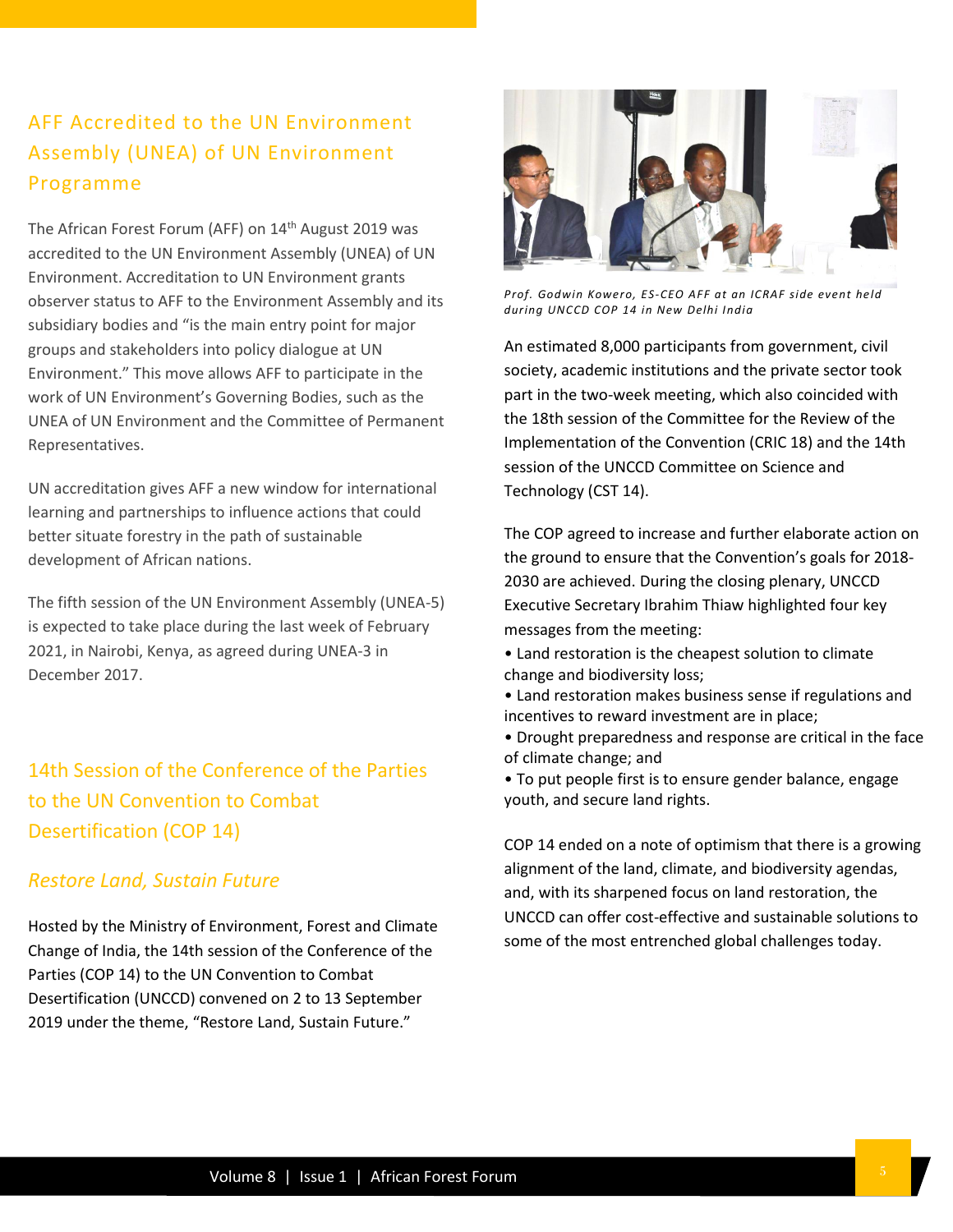#### AFF turns ten

On May 22, 2019, the African Forest Forum (AFF) celebrated its tenth anniversary with the launch of a book titled, *"The State of Forestry in Africa: Opportunities and Challenges*. Also launched at the event were eight forestry related training compendiums on basic science of climate change (3), carbon markets and trade, climate modelling (3) and scenario development (1), and international dialogues and processes in climate change (1)*.*

For more than a decade, AFF along with its partners, has worked on the science-policy-development interface that is crucial for enhancing sustainable forest management (SFM) practices on the African continent, as well as proffering solutions to the many challenges afflicting the sector. In this regard, the eight training compendiums were developed in a pedagogical manner to support capacity building and skills development on the continent to facilitate better handling of climate change issues in forestry.

The compendiums were developed by several expert teams and validated by forestry stakeholders at a workshop organized jointly with the University of Ouagadougou from 12-16 March 2018 in Burkina Faso. Thereafter, they were peer-reviewed by a number of experts before being edited for production.

The compendiums are tailored for different audiences, including those at professional and technical levels, as well as for guiding delivery of short courses. The latter also target extension agents and civil society organisations that interact with local communities; and this is the approach AFF has taken to get its information reach local communities.

The training compendiums are the first of their kind in Africa, and most likely in the world, and are based on demands by African forestry and related training institutions expressed through a need's assessment conducted by AFF.



L-R: Prof. Godwin Kowero, Executive Secretary-CEO AFF; Mr. Gideon Gathaara, Conservation Secretary, Ministry of Environment and Forestry; Mr. Macarthy Oyebo, Chair AFF Governing Council; Prof. Demel Teketay, Chair AFF Members Forum during the launch of the AFF book titled, *"The St[ate of Forestry in Africa:](https://afforum.org/publication/the-state-of-forestry-in-africa-opportunities-and-challenges/)  [Opportunities and Challenges"](https://afforum.org/publication/the-state-of-forestry-in-africa-opportunities-and-challenges/)* and training compendiums on climate change.

#### They were:

- [Basic science of climate change: a compendium for](https://afforum.org/compendia/)  [professional training in African forestry](https://afforum.org/compendia/)
- Basic science of climate change: a compendium for [technical training in African forestry](https://afforum.org/compendia/)
- Basic science of climate change: a compendium for [short courses in African forestry](https://afforum.org/compendia/)
- Carbon markets and trade: a compendium for [professional](https://afforum.org/compendia/) training in African forestry
- Carbon markets and trade: a compendium for technical [training in African forestry](https://afforum.org/compendia/)
- [Carbon markets and trade: a compendium for short](https://afforum.org/compendia/)  [courses in African forestry](https://afforum.org/compendia/)
- Climate modelling and scenario development: a [compendium for professional training in African forestry](https://afforum.org/compendia/)
- [International dialogues, processes and mechanisms on](https://afforum.org/compendia/)  [climate change: compendium for professional and](https://afforum.org/compendia/)  [technical training in African forestry](https://afforum.org/compendia/)

These compendiums are already freely available on the AFF website and will be complemented by six others that are under preparation, in a pedagogical manner, on climate change adaptation and climate change mitigation in African Forestry. All these compendiums guide the development of a standard or uniform approach in building the capacity and skills on climate change issues related to forestry among African forestry stakeholders in the various African subregions.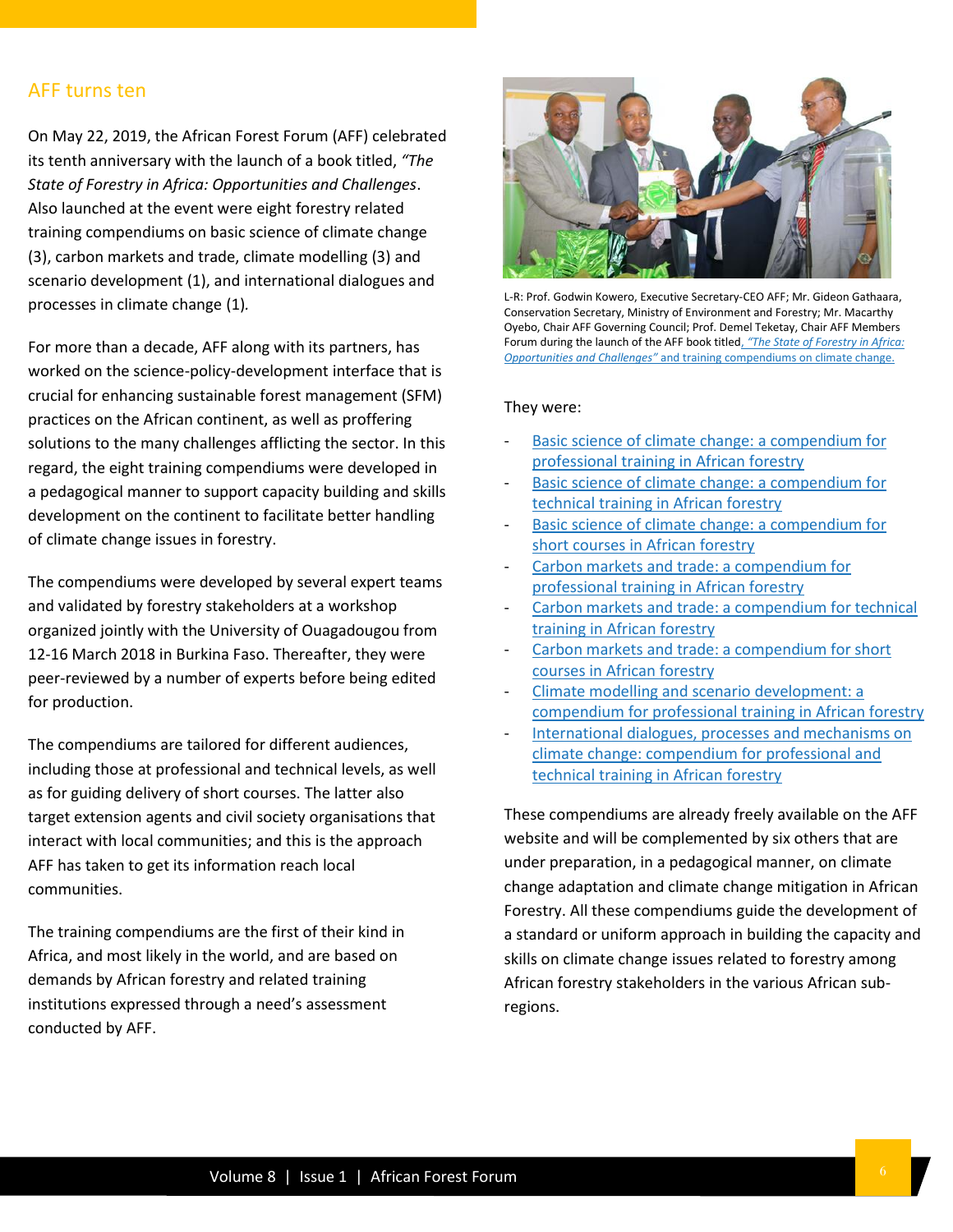The training compendiums will also provide guidance on addressing national and regional issues on climate change and forestry by other interested stakeholders.

In an effort to complement FAO's regular reports on the global state of forestry resources and on related aspects, AFF also launched the book on *"The State of Forestry in Africa: Opportunities and Challenges"* at the event.

The issue provides a broad overview of some of the most pressing concerns in the African forestry sector, with the intention that subsequent issues of this publication will dwell on other equally important concerns that could not be accommodated in this issue. AFF plans to produce such issues, with potential partners, once every 2-4 years, resources permitting.

The 10<sup>th</sup> anniversary event jointly organized by AFF, the Kenya Forest Service (KFS) and the Kenya Forestry Research Institute (KEFRI), was held at the Amani Gardens, Karura Forest grounds in Nairobi, Kenya. The occasion was attended by over 200 participants from across Africa and outside the continent, representing governments and public agencies, international organizations, the private sector, academic and research institutions, non-governmental organizations (NGOs), and community-based organizations (CBOs) and the media.

The celebrations were also marked by a number of weeklong events that included: a regional workshop on 'sharing of information, knowledge and experiences in African forestry'; and two regional training workshops on (1) 'sustainable forest management and leadership for policy makers in Africa 'and (2) 'forest governance for Eastern and Southern Africa.' With an impressive list of speakers from many partners, the workshops showcased results obtained from the work of by AFF and its partners during the last five years.



L-R: Dr. Doris Mutta, Senior Programme Officer (SPO)-AFF; Prof. Godwin Kowero, Executive Secretary-CEO AFF; Mr. Gideon Gathaara, Conservation Secretary, Ministry of Environment and Forestry; Mr. Macarthy Oyebo, Chair AFF Governing Council; Prof. Demel Teketay, Chair AFF Members Forum.

*"The knowledge products unveiled during the 10th year anniversary of the AFF on 22/05/2019 will no doubt contribute meaningfully to forestry training on the continent and also come handy in field research and knowledge transfer to our students".*

*-*

#### Dr. T.O. AMUSA Ph.D.

Ag. Head of Department, Department of Forest Sources Management, University of Ilorin, Nigeria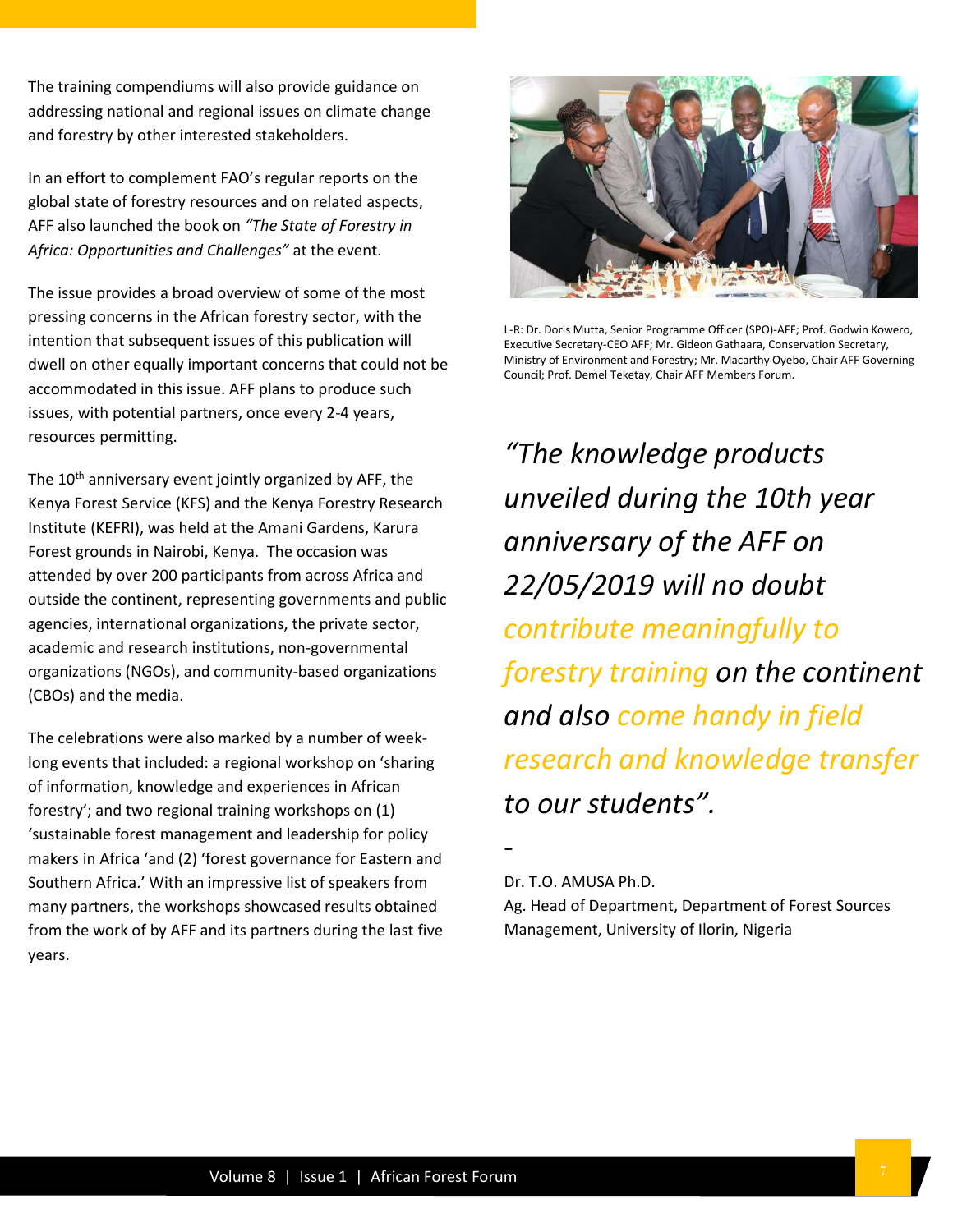

#### *Testimonial*

*"The African Forest Forum in 2015 awarded me a full-time scholarship to study Master of Life Sciences with a major in International Management of Forest Industries in Bern, Switzerland. My Master study commenced in February 2016 and ended in September 2017". "Based on the accepted thesis proposal and my personal interest in cocoa agroforestry, I wrote a master thesis titled "Index-based insurance: An adaptation to climate change induced risks in cocoa production in Ghana". The thesis aimed to add to the knowledge base on cocoa farmers' perception of climate change and of insurance, in particular index insurance as an adaptation option to the changing climate. It further built on farmers' willingness to pay for index insurance premium and institutions' capacity to provide index insurance policies to farmers. To a large extent, the study has exposed me to practical ways to address issues pertaining to sustainable forest management from a global perspective. I was able to meet people from all over the world and build a large professional network. The program has granted me many professional opportunities and opened doors for me".*

> Lydia Afriyie (Ghana)-Beneficiary of the AFF-HAFL Scholarship programme (2016- 2017)



#### *Testimonial*

*"While Malawi has been involved in the development of NDCs, there is limited knowledge in relation to land use, land-use change, and forestry (LULUCF). Thus, there is need to understand the drivers of these processes and the associated impact on floristic composition, population structure of the Miombo woodlands. This will also inform the future monitoring and adaptive management in the entire Malawi in different forest management regimes vis a viz; Co-management and Government.*

*The AFF postgraduate research scholarship program has facilitated my exposure to different techniques for evaluating LULUCF. In the next 2-5 years, I see myself being a lecturer at one of the renowned Universities and an advisory member on natural resources management related issues".*

> Monica F. Gondwe, PhD Student (Forest Science), University of Pretoria